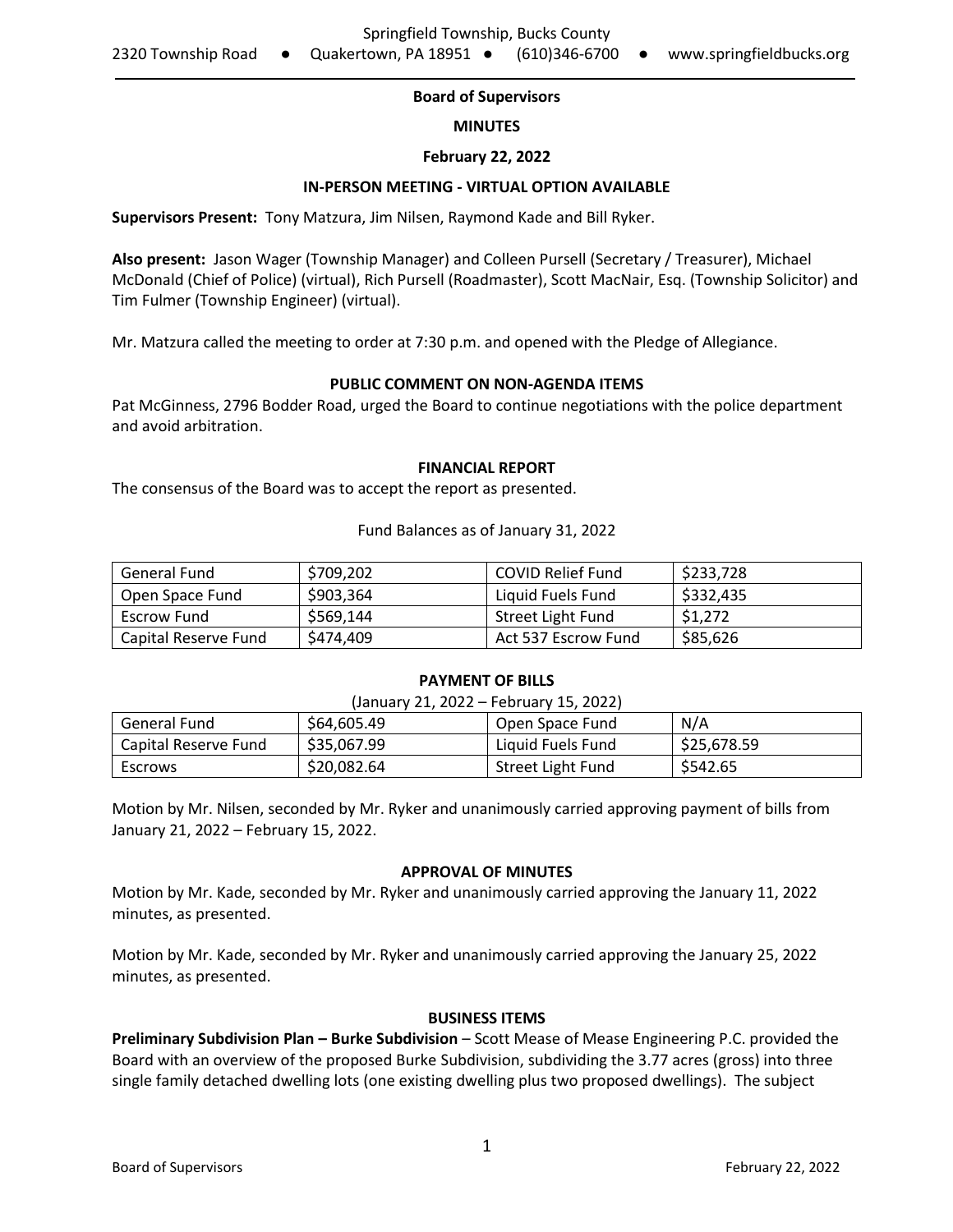property is located along the south side of Township Road within the Village Residential (VR) Zoning District.

As per Township Engineer Tim Fulmer's letter dated January 17, 2022, the plan has been revised to propose a diversion berm and storm sewer to connect on the Municipal Building parcel to capture and convey stormwater runoff to existing drainage facilities owned by the Township along Township Road. The consensus of the Board was to waive the capital contribution fee of \$8,000 for this subdivision which was asked by the applicant who is incurring additional costs hooking into the Township's system.

Motion by Mr. Ryker seconded by Mr. Nilsen and unanimously carried approving the preliminary Burke Subdivision Plan as outlined in the Township Engineer, Tim Fulmer, January 17, 2022 and February 9, 2022 letters.

**Street Tree Waiver Request – Herman Subdivision –** Mr. Fulmer provided the Board with an overview and current site photographs of the Herman Subdivision located on Hottle Road which was previously approved. Mr. Herman is requesting relief from installing the required street trees as shown on the approved plan.

Motion by Mr. Kade seconded by Mr. Ryker and unanimously carried approving the street tree waiver request for Mr. Herman as per Tim Fulmer's letter dated November 30, 2022.

**Participation in Mosquito Program – Bucks County Department of Health –** Motion by Mr. Kade seconded by Mr. Matzura and unanimously carried approving Participation in the Bucks County Department of Health Mosquito Program.

**Appointment of Special Counsel for H&K Conditional Use Hearing –** Mr. MacNair recommended that Grim, Biehn and Thatcher be appointed as Special Counsel to the Board for entering evidence and witnesses into the record for the H&K Conditional Use Application / Hearing.

Motion by Mr. Nilsen seconded by Mr. Kade and unanimously carried appointing Grim, Biehn and Thatcher as Special Counsel to the Board of Supervisors for the H&K Conditional Use Hearing at the rate of \$175/hour.

**Request for Fire Police – Amy's Ride/Run/Walk 2022 –** Motion by Mr. Nilsen seconded by Mr. Ryker and unanimously carried authorizing the use of Springtown Fire Company Fire Police at the Amy's Ride/Run/Walk 2022 scheduled for May 21, 2022.

**Regional Deer Management Committee –** Mr. Wager stated the Township has received correspondence regarding the establishment of a regional deer management committee. The committee will be studying deer population within southeastern Pennsylvania. The goal is to have representatives from municipalities in Bucks and Montgomery Counties in order to hear various perspectives and to have a large presence if and when the group approaches county or state leaders about the need for a regional deer management approach. This was discussed at the annual Bucks-Mont EAC Summit. Initially the request was asking if we had an EAC member interested. The consensus of the Board was to encourage participation. At this time, we have two (2) interested volunteers from our ABCs.

**2021 DCED Financial Condition –** Motion by Mr. Nilsen seconded by Mr. Kade and unanimously carried accepting the 2021 DCED Report CLGS-69 as presented.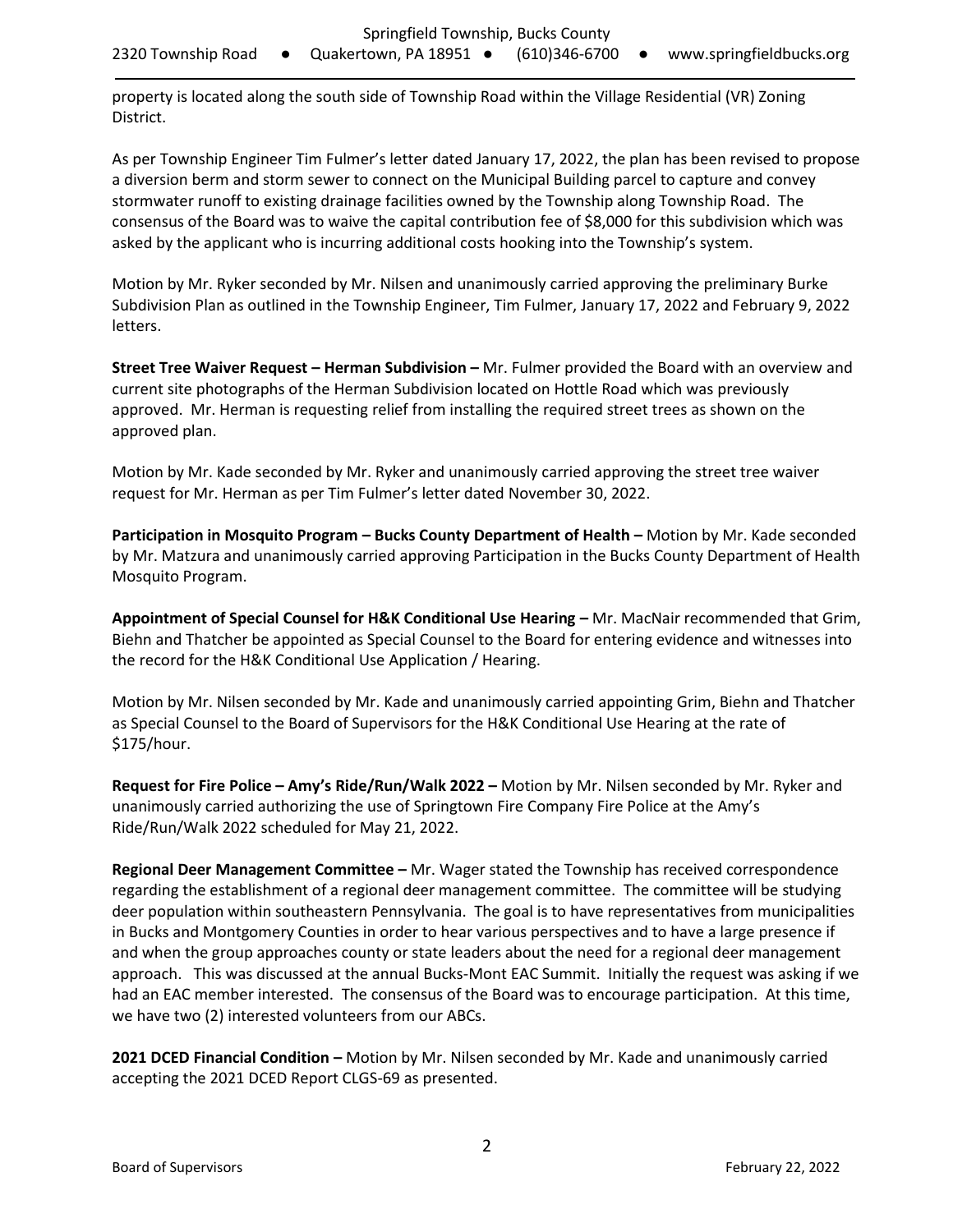**2022 Road Projects – Bid Authorization –** Motion by Mr. Ryker seconded by Mr. Kade and unanimously carried authorizing advertisement of the bids for the 2022 seal coat work and the 2022 paving of Cherry Road.

**Township Property – Removal of Old Salt Shed –** Motion by Mr. Ryker seconded by Mr. Kade and unanimously carried authorizing the removal of the old salt shed at a cost not to exceed \$15,000. (It is anticipated that the total cost for debris removal will be much less than \$15,000).

**Peppermint Park – Tree Work –** Motion by Mr. Ryker seconded by Mr. Nilsen and unanimously carried authorizing the removal of dead ash trees at Peppermint Park, by Tree Ex, with a total cost not to exceed \$4,500 and further authorize the bill to be paid out of the Open Space Fund for maintenance.

**Conditional Use Hearing – 793 Mine Road –** Mr. MacNair opened the hearing for the appllication received from Ryan Scheetz to allow encroachment of an existing stormwater BMP into the minimal disturbance area of the riparian buffer. The property is zoned Planned Industrial. Mr. MacNair gave a brief explanation on how a formal Public Hearing is held. After his explanation, he asked if anyone in the audience wanted to obtain Party Status. There were no responses to the request in the audience. He then explained that a court stenographer was present to swear in witnesses and record verbatim testimony and that a copy of the hearing would be available through the court reporter directly.

Mr. MacNair introduced the following exhibits:

- T-1 Conditional Use Application December 30, 2021
- T-1A Letter from Mr. Metzger to Ryan Scheetz December 23, 2021
- T-2 Proof of Publication Advertised February 8, 2022 and February 15, 2022
- T-3 Letter from Scott MacNair to Ryan Scheetz February 1, 2022
- T-4 Affidavit of Mailing February 1, 2022
- T-4A List of Property Owners within 500 feet of Property
- T-5 Affidavit of Posting February 15, 2022
- T-6 Springfield Township Planning Commission Draft Meeting Minutes February 2, 2022
- T-7 Memorandum from Environmental Advisory Council to Board of Supervisors February 10, 2022

Mr. MacNair confirmed that the Planning Commission's recommendation to the Board is that they do not approve the conditional use application unless Mr. Scheetz meets with the Board and can provide satisfactory information regarding his plans for stormwater management and how the water will be used.

The applicant, Ryan Scheetz, and his engineer, Scott Mease, were sworn in by the court stenographer to provide testimony.

Mr. Mease introduced the following exhibits:

A-1 Sheet 3 of 3 of the Land Development Plan for 793 Mine Road

The Board reviewed the conditions and asked questions of the applicant. Public comment was made by Pete Jones and Lorna Yearwood. Mr. McNair closed the hearing.

Motion by Mr. Ryker seconded by Mr. Nilsen and unanimously carried approving the disturbance with no conditions on Mr. Scheetz's property.

# **REPORTS / COMMENTS**